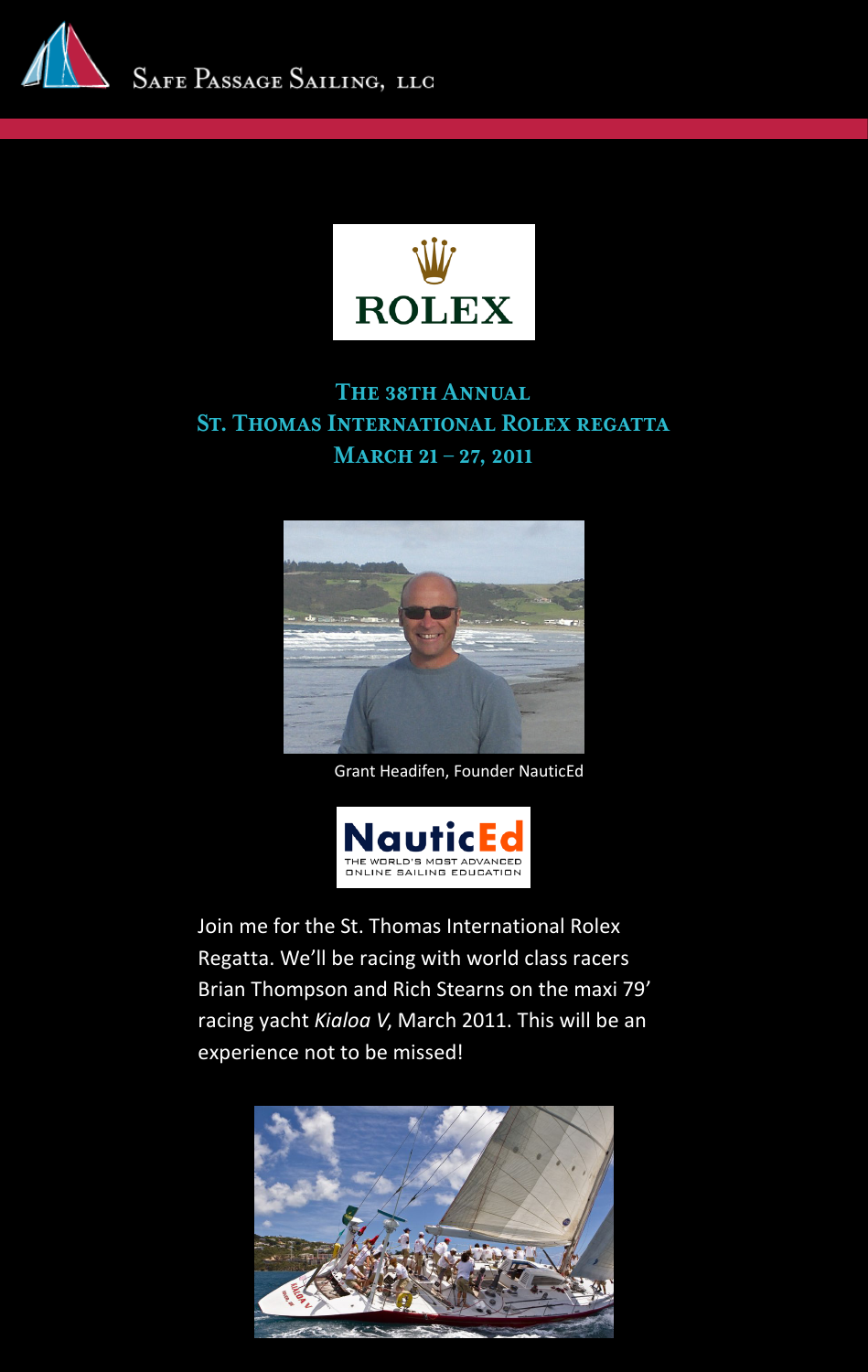



[The St. Thomas Yacht Club](http://www.styc.net) and title sponsor [Rolex](http://www.rolexcupregatta.com) are the hosts for this regatta known as the "Crown Jewel" of Caribbean racing that boasts "reliable breezes, warm azure waters and world-renowned Island hospitality."

SPS Program includes:

- Exclusive charter of a Frers maxi 79' *Kialoa V*
- 2 race training days, lay day, 3 race days
- 2 Racing pros (Rich Stearns and Brian Thompson), licensed skipper, 1st mate and additional racing support crew
- All race registration/entry fees
- All berthing fees, fuel, on/off shore maintenance support
- Race equipment including spinnakers
- Breakfast at the St. Thomas YC on race days
- Lunch, snacks and beverages each day on the boat
- SPS stow bag with shirts, hats, and other gifts for each guest
- Event management
- Event and crew photographs
- Transportation will be provided/arranged from/to airport, marina to YC parties

### Program Cost: \$3750 per person

\* *Accommodations and airfare not included. Group hotel accommodations and transportation options TBA.*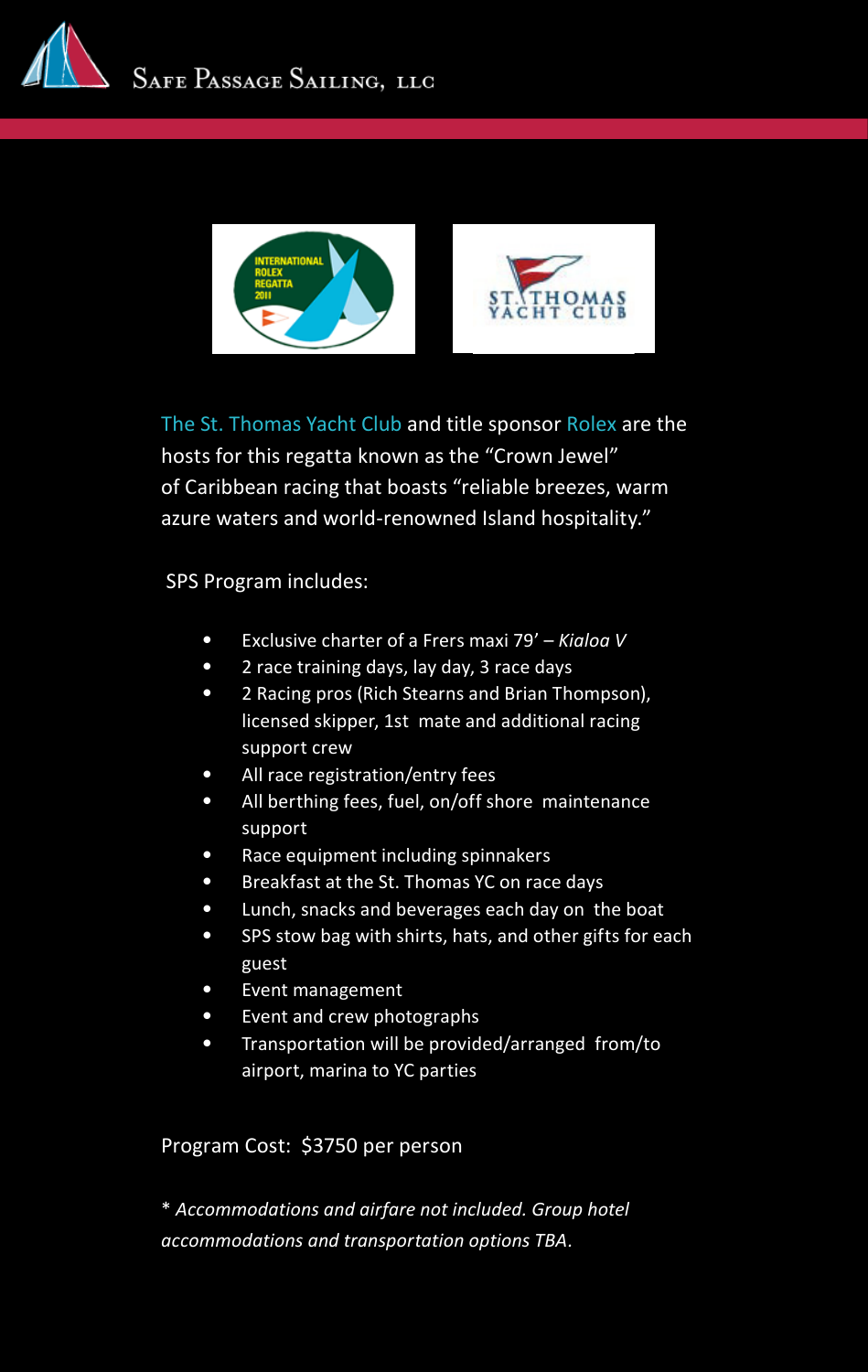

# **SPS Rolex Regatta Itinerary**

### **Arrive – Monday, March 21**

SPS welcome reception at the St. Thomas Yacht Club to meet your mentors and crew, and enjoy beer, wine and hors d'oeuvres.

**Tuesday – March 22** Training day 1

**Wednesday – March 23** Training day 2

**Thursday – March 24** Lay day Rolex welcome reception at the YC

### **Friday – March 25**

Race day 1 – Harbor Race. The morning course offers a downwind start and stretches to Charlotte Amalie Harbor, giving racers an opportunity to see St. Thomas' beautiful and historic capital. The afternoon race starts in town and finishes back at the yacht club and festivities.

Saturday – March 26

Race day 2 – St. John Race. Round-the-rocks racing takes you along the south shore of beautiful St. John finishes back at the yacht club and festivities.

### **Sunday – March 27**

Race day 3 – Pillsbury Sound Race. The final day's racing takes place on scenic Pillsbury Sound, in and around the beautiful Cays.

The Rolex Awards Ceremony takes place on the beach Sunday evening highlighted by the presentation of an abundance of prizes and video by **[t2p.tv](http://www.rolexcupregatta.com/index2.php)**.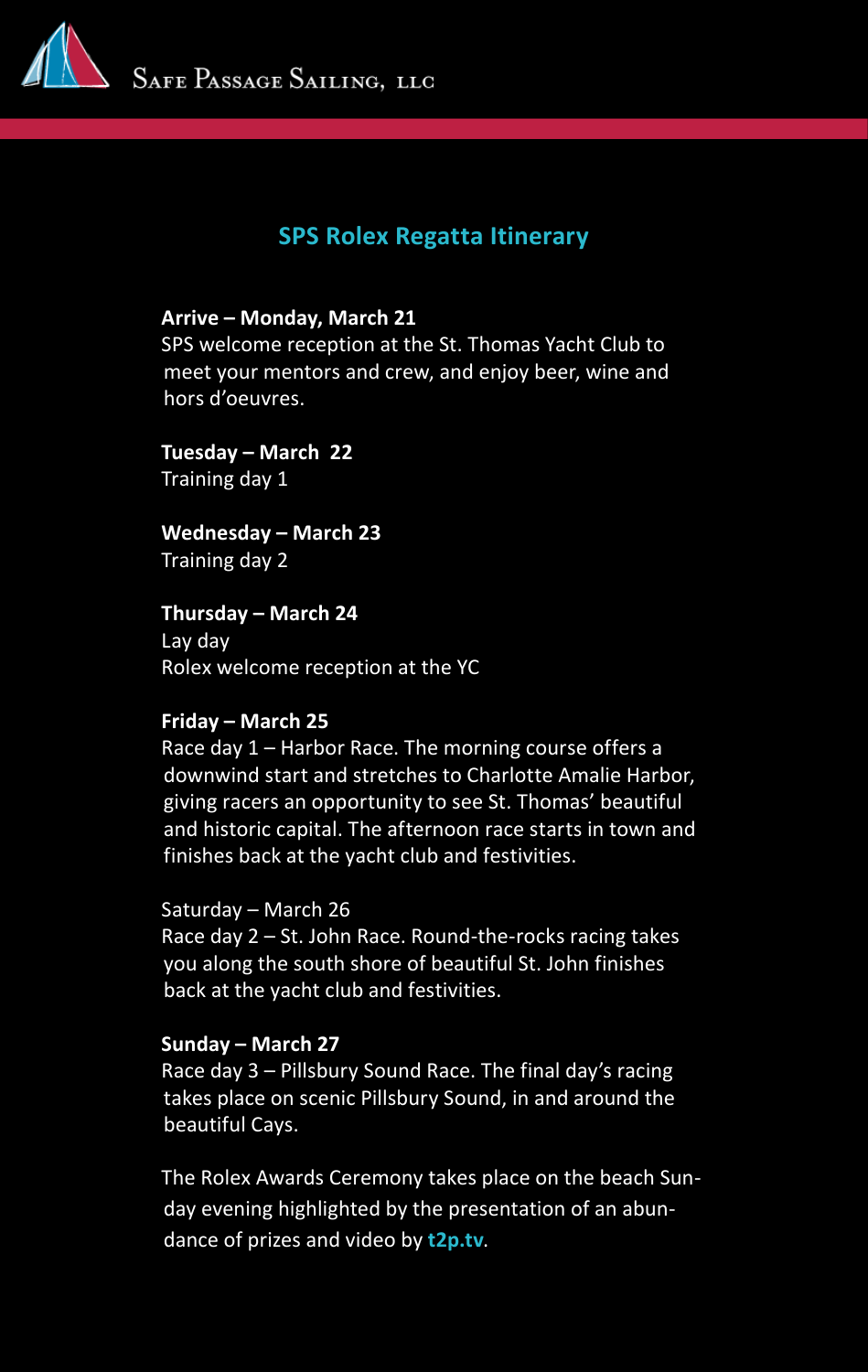

# **Proposed Race Courses for the 2011 Rolex Regatta**





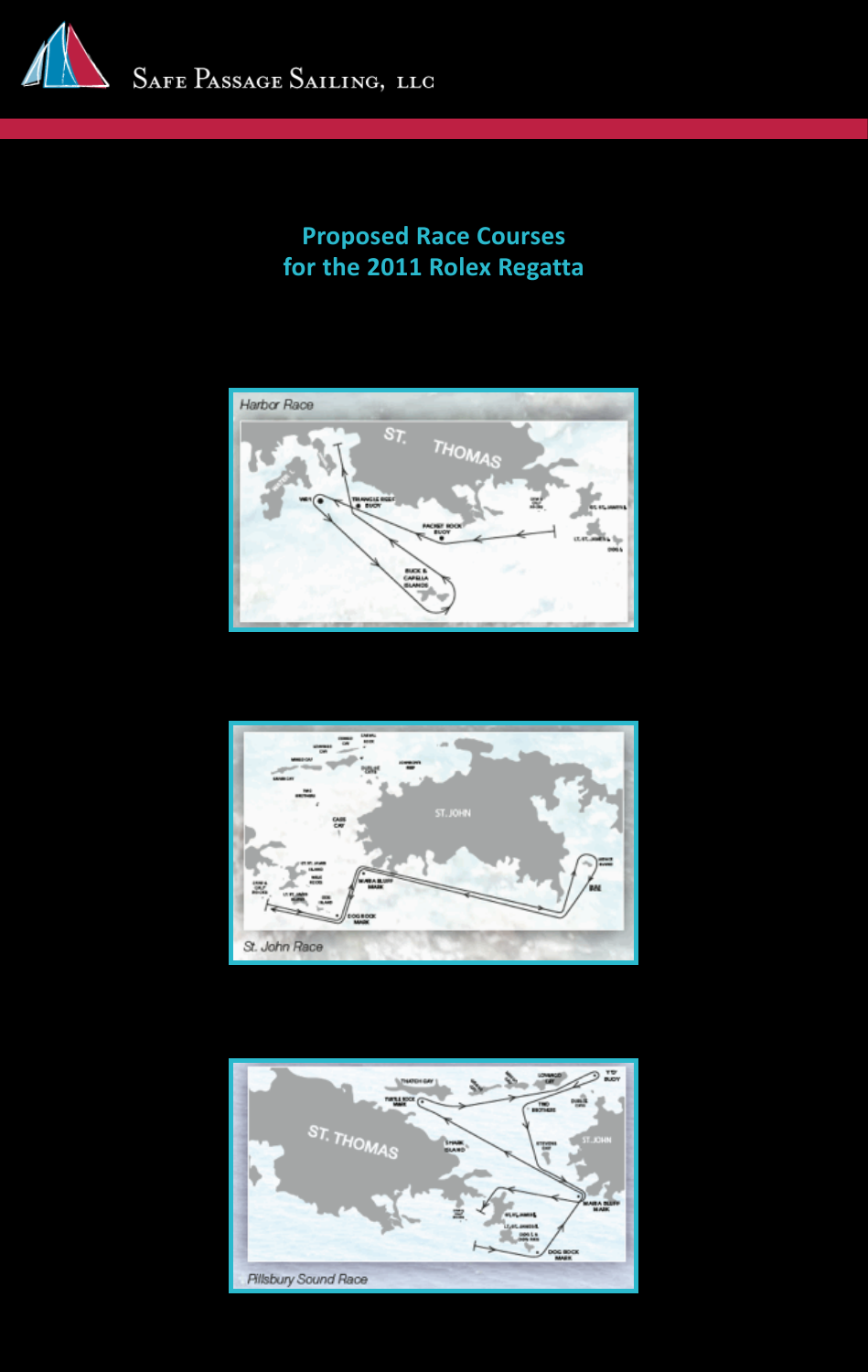

### **[Brian Thompson](http://safepassagesailing.com/brianthompson.html)** *Multiple World Record Breaker*



From 1991 to 2010, Brian has broken 23 World Records and has been the winning skipper, co-skipper or navigator on many successful campaigns, such as those of *PlayStation*, *Kingfisher*, *ABN Amro*, *Ecover*, Sergio Tacchini and the Kingdoms of Qatar and Bahrain.

Winning races have included the Volvo Ocean Race, Oryx Quest round the world race, Quebec/Saint Malo, Transpac, Round Britain and Ireland, OSTAR Transat , Bermuda, and many others. Other notable race finishes have been on the Vendee Globe in 2009 (5th place) , the Route du Rhum in 2006 (6th place) and the Transat Jacques Vabre (3rd, 5th and 8th places).

Brian recently signed with Team Banque Populaire to challenge another round the world record this winter on the super trimaran.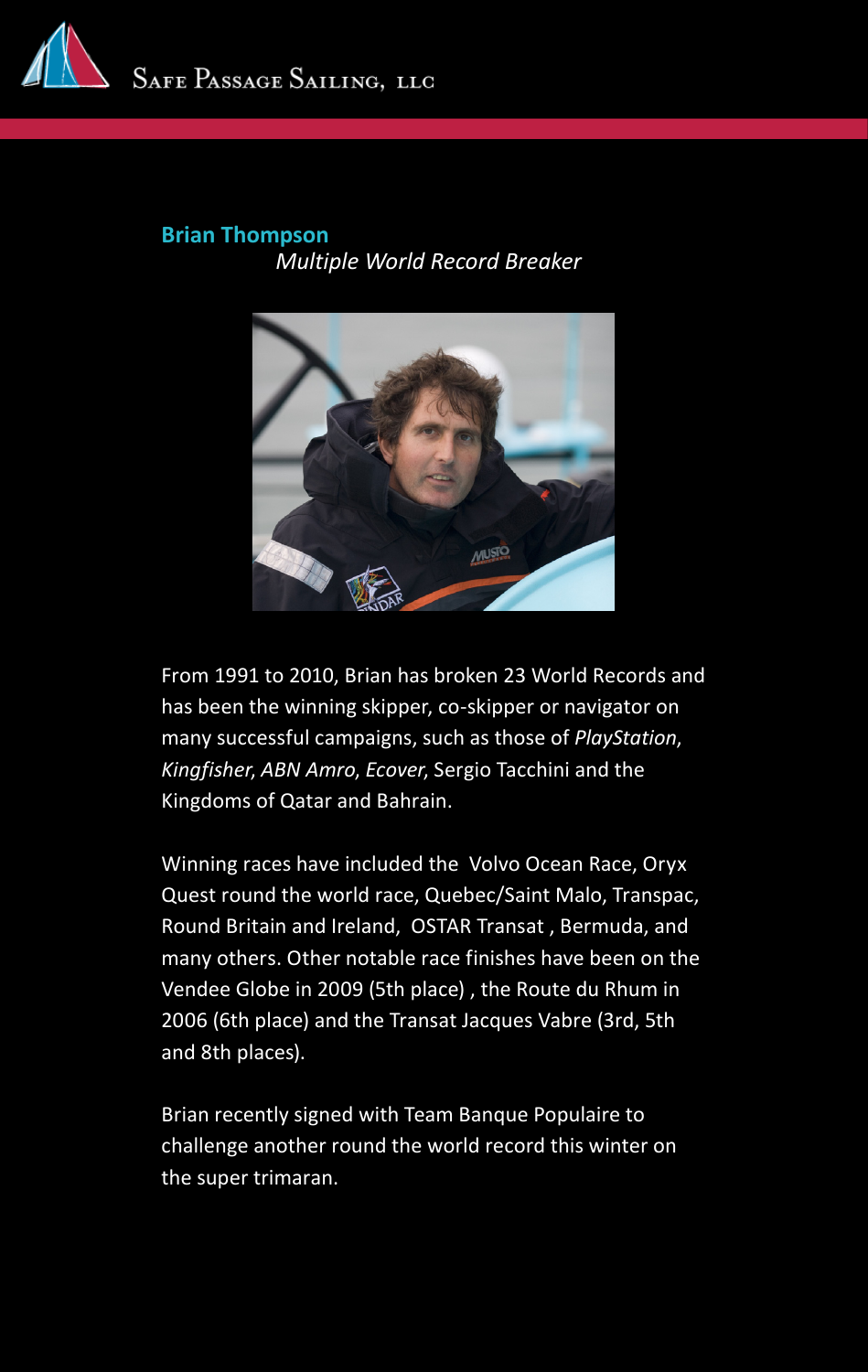

### **[Richard Sterns](http://safepassagesailing.com/richardstearns.html)**

*US Racing Champion, Author & Speaker* 



Rich has been racing sailboats since 1962 when he started sailing a Penguin dinghy. Since then, he has won several North American Championships and is an America's Cup veteran. As a business owner, Rich was a principal at Murphy & Nye Hood, Sobstad and Doyle sail loft franchises in Chicago for 25 years. He then began to sell boats after developing the LS-10 33' sailboat and now owns Stearns Boating. Over the years Rich has raced and cruised monohulls and catamarans throughout the world.

Watch for Rich as he goes for his third consecutive win at the upcoming 102nd Chicago Mac Race this July 24! [www.cycracetomackinac.com](http://www.cycracetomackinac.com)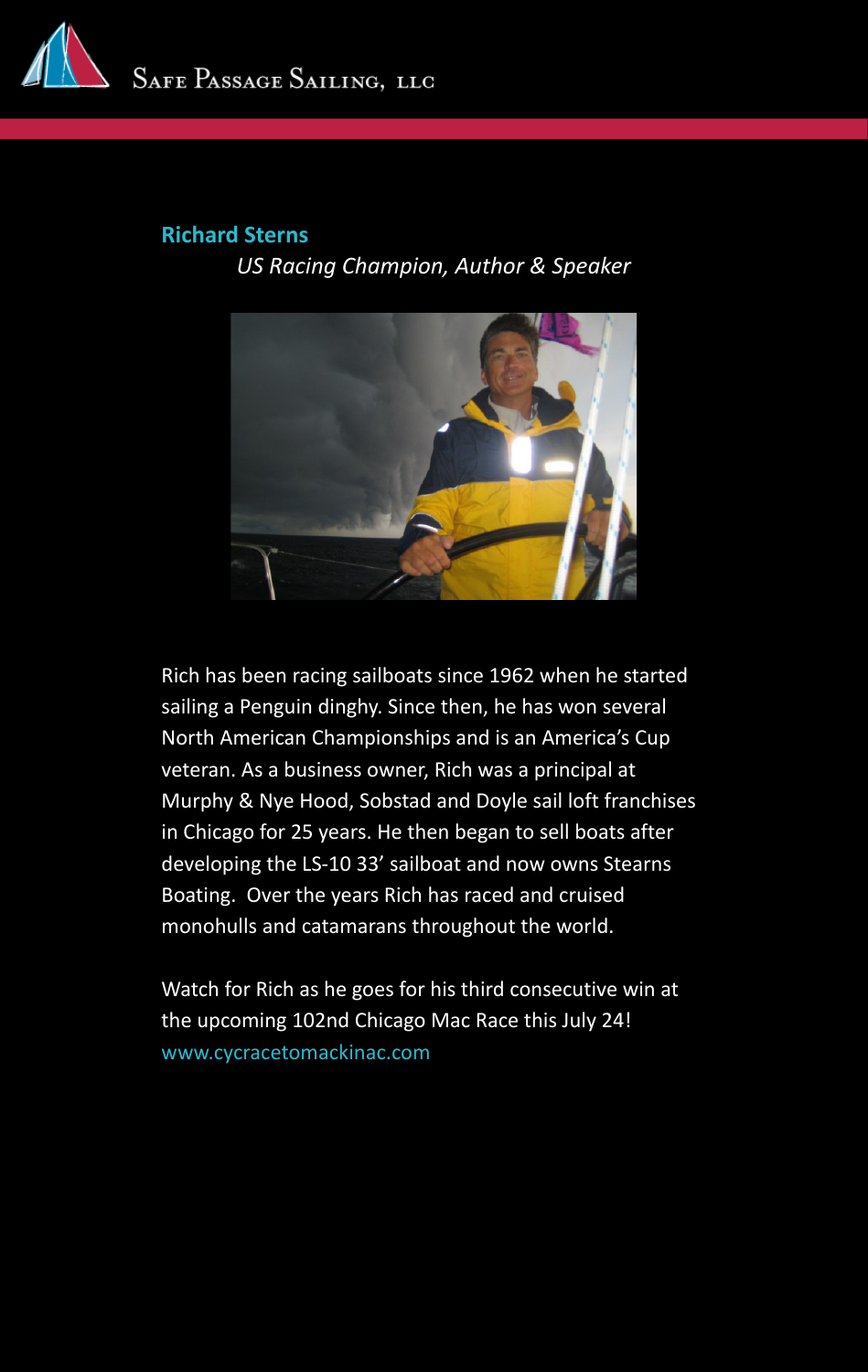

### **Kialoa V**

"KV" is a world class maxi racing yacht originally built for the renowned American yachtsman Jim Kilroy, and is now owned and enjoyed by the Mills family of Lake Placid, NY. In 1987 she was the World Maxi Champion and a Southern Ocean Racing Circuit champion. KV is still famous today as the fifth and last of Jim Kilroy's successful line of maxi racing yachts. In 1999, she was outfitted at Pendennis Shipyard in the U.K. with a new super-light interior designed for comfortable living aboard both offshore and in port. Performance was not compromised as the rig, deck and under-body are still original.

#### **KV Specifications**

Designer: German Frers Bulder: Mefasa Boatyard, Spain Hull Material: Aluminum LOA: 79' Draft: 14'6" Beam: 19' 7" Mast Height: 110' off the water (masthead rig)